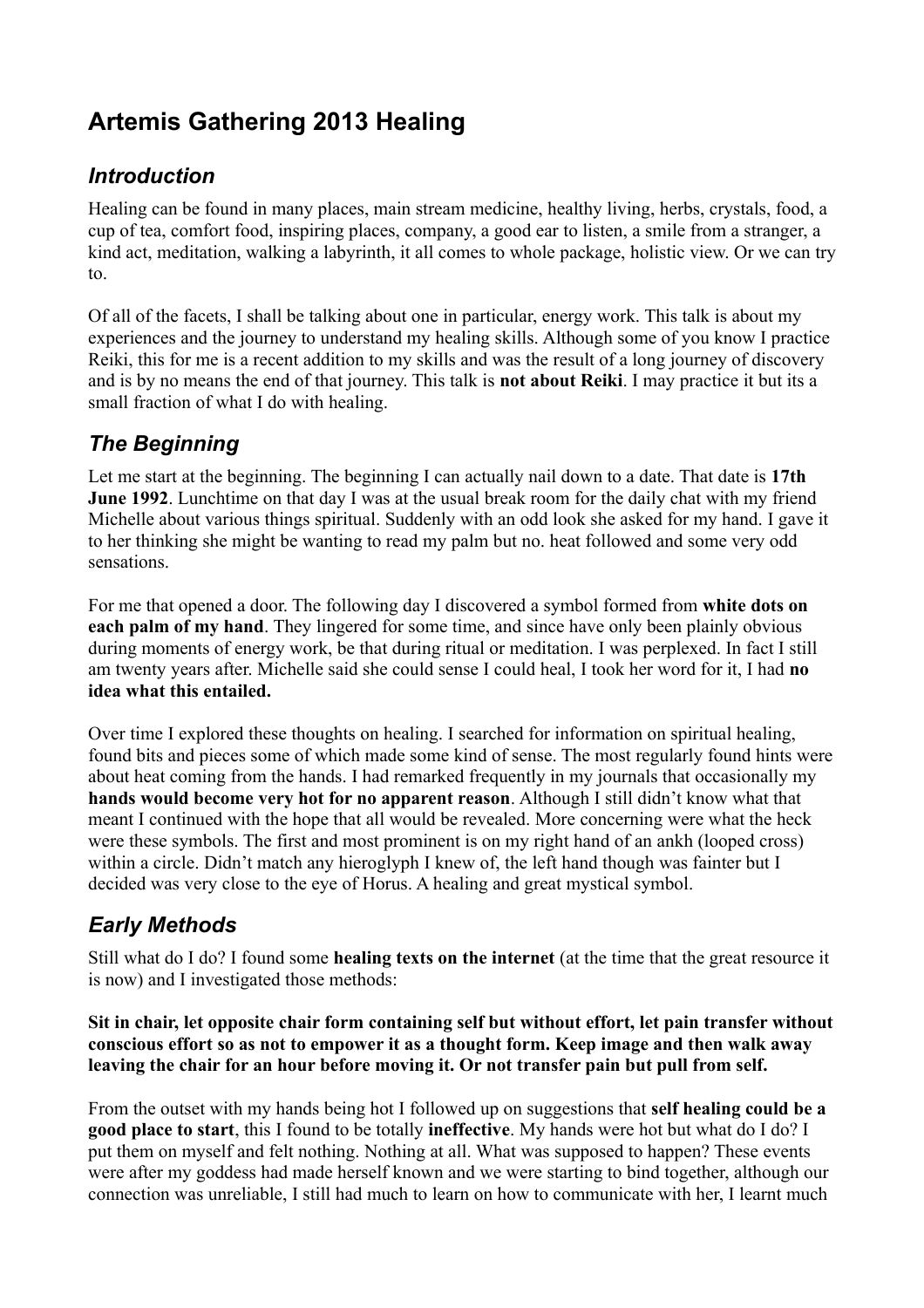but on the subject of healing which I would frequently ask her about seeing she is known as a great healer, all I got was silence. No clues. It was frustrating.

**Purity for ritual same as healing** requirements were apparent, to be clean and no alcahol. Meditation. Healing via protection invocation. a recharge if you will.

**Sound as healing** method- sistrum, drum, flute a special meaning. common for healing therapy. and used deeply with cerimonial magic.

These texts though I had better success from. They in fact, looking at it fitted the skills I was developing at the time. Being visualisation and projection. These were based around non contact healing. The first was for self healing where I would **sit in a chair** with an empty chair before me. I would then create a duplicate of myself in the empty chair and then visualise the pain moving from me to this duplicate. Once I feel all has gone then I would dissolve that duplicate image. That for me worked well. Another was for me to imagine pushing my hand inside my body and pulling out the pain for pushing into the ground. That worked OK. Fine, this was not too bad but being the scientific objective type I wanted to make sure I wasn't imagining things.

## *First Non-Self Healing*

A few years later I had a chance. My first real attempt at healing someone else. I was at a party and a friend was feeling very down (boyfriend trouble). I was by now well aware of the **empathic skills** I had (a significant attribute for a healer and one that I've noticed is commonly leads to people seeking this path). I thought hard on how to can I help her using these previous experiences I have had. I don't recall how I know this, again still early in my connection with my goddess and maybe I wasn't aware but I am now that sometimes she puts thoughts directly into my mind. Maybe in this case it was her who gave me this idea. It certainly felt right and I knew it was the thing to do. I gave her a ring I was wearing and asked her to take it, hold it for a while and then give it back. I felt this was right perhaps calling on contagious magic principles of maintaining connection after contact.

Once I had the ring back I relaxed and could then feel my friends emotions (empathic connection achieved)? Feeling her pain desired to take it away and pushed it through the ground. I pulled it all out. I do remember feeling a bit drained, exhausted, again I had no idea what I was doing. I wasn't aware if my goddess has taking any part in this, or if it was just me doing it. But then it was all gone from her and I consciously released the connection. She had no idea what I was doing but when I said all was done she immediately replied she felt good and thanked me. Although that appeared successful I think it only lasted a few hours before she returned feeling down.

That was my first and the points I noted then and after was that I did the healing without physical hands on working. Empathic skills were used and possibly some channelling of the pain. Still no real idea and this was the case for some years after, my goddess was taking me to further and further places with the visualisation and projection and still no clue at all about the symbols or healing. I felt quite at a loss on what to do. I researched, talked, dug in so many places for clues. Nothing, it was as if my goddess thought it of no importance.

# *Development Of Distant Healing*

Several years later another set of events came my way that took me to further interesting concepts around this area of distant healing. A friend was in a dark emotional place because of a pending divorce. We had already discussed our paths and I suggested that I meet her in dream and see if that can help her in some way. She was doubtful but accepted the offer as she was in dire straits.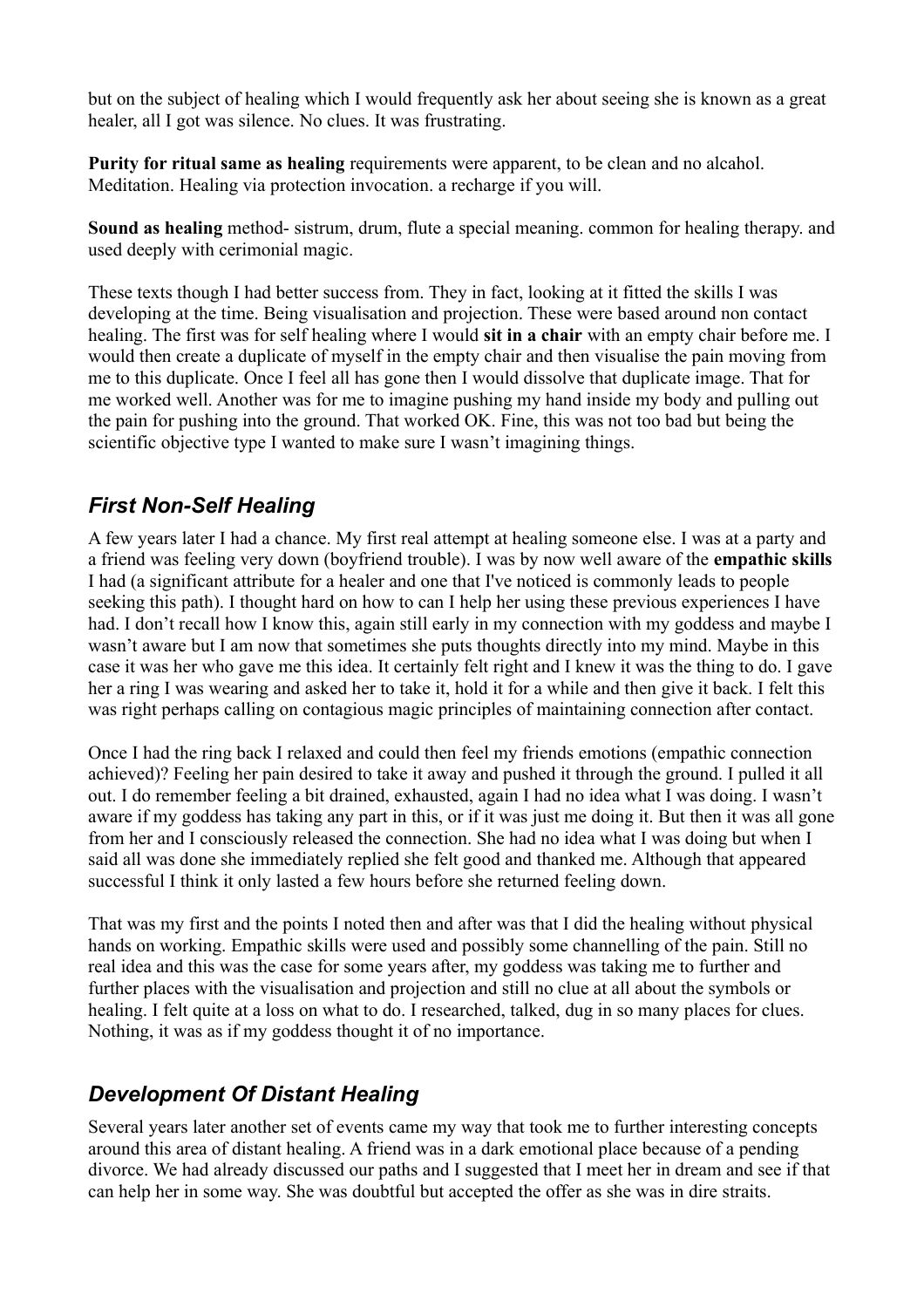I went to her in dream, discussed a few things and on return I fired an email to her describing the conversation and the room I saw. She was shocked to say that it was spot on. But she tried to explain things away that there must have been something to explain it. Well I never delete email. I checked and could find no mention in particular of descriptions of her house or that room. We continued this for a short short time, we were good friends and she felt the support I was giving helped her in a time of crisis. Now perhaps not healing as such its helped her, it brought her comfort. Is that not what healing is about no matter how it is done? **A kind word or a hand on the shoulder may not be magical or spiritual but it can have a significant effect on someone**.

Again after this still no idea about the symbols or how to heal in the popular sense.

The years went by with no other events to note, my path was going in another direction and healing wasn't a part of it until around 2005 I find another piece to my puzzle. I encounter a virtual reality system called second life. Now a lot happened there but in relation to healing something quite amazing frequently occurred.

At this stage in my path the connection with my goddess was well established and I was enjoying a very strong and deep relationship with her. The level of communication was now good. Even so I have no idea how these healing events started, but on a number of occasions while chatting with odd people on Second Life I would suddenly feel heat in my hands and around me. Then I would sense my goddess coming forward and showing interest in the person I was talking to, conversation would then round on my path and the connection I have with my goddess Selket and somehow, these people would explain they have a problem.

At this my goddess would get excited and I would feel the nudge to ask them more and if there is anything I could do to help. Every time I would feel my goddess guiding my thoughts on how to reply and help them. At first most of these were perhaps psychological or emotional but as time went past I would encounter people with more physical ailments and the same would happen although in these cases words had little effect. Instead I would feel Selket suggest that I should direct energy towards them. No idea what. By now I was aware it wasn't a good idea to channel direct from my own energy, she would want me to just initiate the connection, and she would take it from there. Most of these people I might add were of the craft in one form or another and Selket's advice was to tell them to call her name. When they did wow. I would feel the rush of her through me, I would feel her focus leave me slightly and heat, tremendous heat flow. They would feel that too. Amazing. Of those that had a connection with the craft I must note that this was by far easier than those that had no firm spiritual path.

Still I wasn't quite sure what was going on. I accepted that I was just providing a means for Selket to make a connection, she gave me the idea that even though this person was somewhere on the planet, the fact that as we were talking our minds (or emotions) had already made a connection and it was partly this and partly that she knows roughly where they are (I had already encountered the extent of her limitations even of a goddess, but thats another story). She said think The Matrix. That seemed enough to answer my questions.

The right place at the right time. That was what mattered. I took this as perhaps the only way I can heal. For a few years I continued this particular method resigned to not really ever answering fully the healing question.

# *A New Path To Learning*

Every once in a while I would dip into the question of this symbols. I've always known they were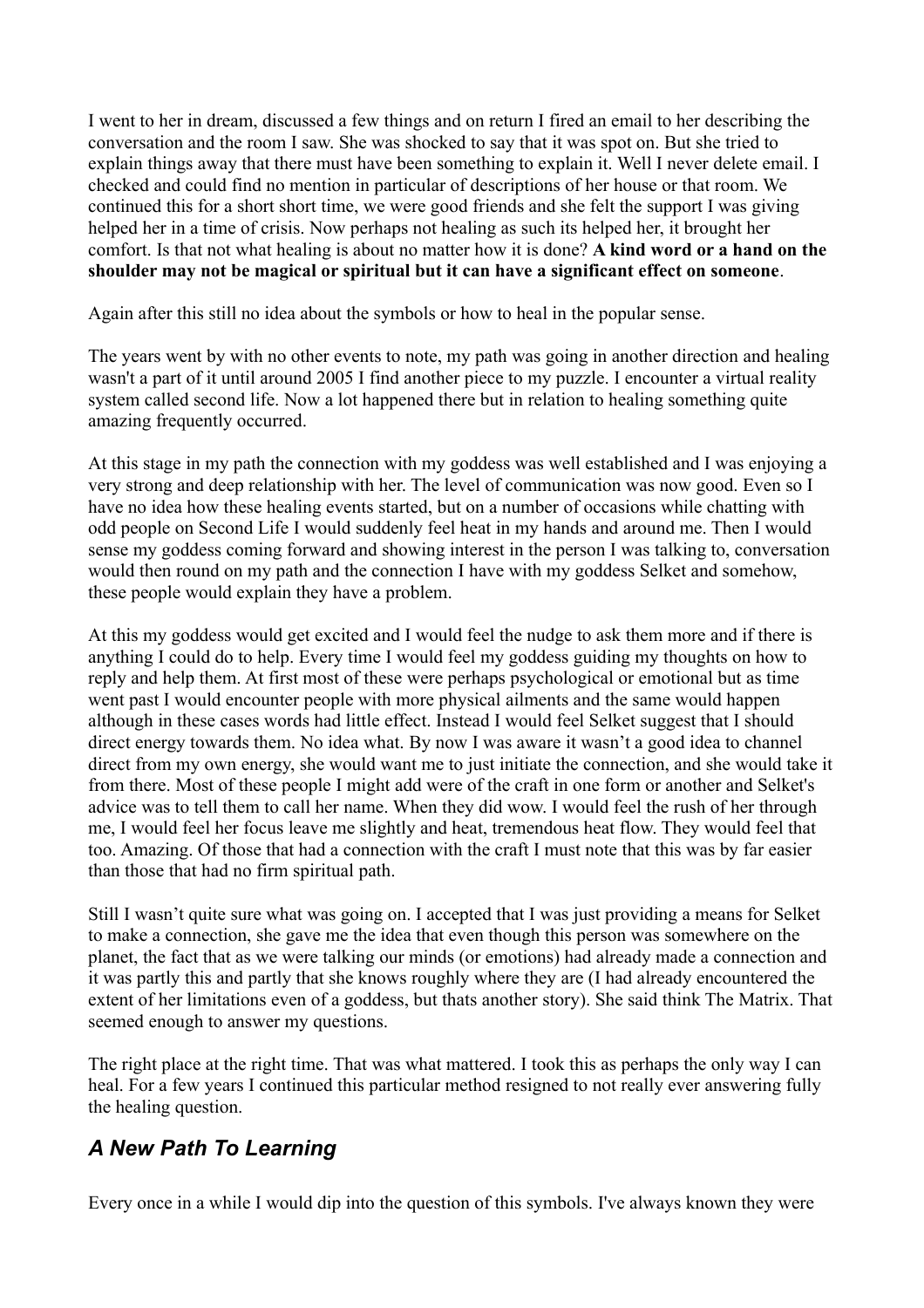there for a reason, whatever that reason is would eventually surface. I'm just impatient at times. I couple of years ago I decided to make us of the **CoA forum (17th May 2011** – yes didn't hit me until writing this the coincidence of the date) to ask if anyone had any ideas about these symbols on my hands from the point of view of possible past life tattoos as this was one of the leads I had picked up on through my research.

Shodie was very helpful and mentioned Reiki. There was also mention of Seikim Reiki which was around an Egyptian path. That interested me due to my goddess. So not really knowing much about Reiki I investigated. As usual not wanting to take the first explanation as the truth I tried to talk to as many Reiki practitioners as possible, not to tell if any were lying or anything, but to grasp different points of view as its a good idea. People take different approaches. Strangely and very frustratingly I couldn't get to talk to the Seikim practitioners so many things got in the way to us meet.

However I went to a Reiki share with a Japanese based Reiki master. I had no idea what to expect. He was very understanding and we clicked deeply and this felt right. Well the share was most enlighting. And for the first time I truly felt the healing energy that normally flowed past me when Selket went direct to, this time it went through me and it was awesome. As well as that I felt another energy around me which felt different and looked different. With my yes shut I assumed it was the temporary Reiki energy given to me which my master described as white, and the source from my goddess was blue, a colour already well associated with my goddess.

The master did remark he sensed another energy flowing from me, different but not a problem. We talked quite a bit after that and we discussed training. I decided to consult Selket. I didn't need to really. The moment I asked her if this training is something I should do I was almost thrown from my seat by Selket echoing around my head with yes, do it, just do it, you have no choice. I took that as a yes then and embarked on two and a half years of exploring Reiki.

Now although this system and methods, beliefs and everything about it is not really my path it was still highly educational. And like many aspects of my path such as projection where my experiences have all been instinctual, a formal method of approach from reading and instruction, I have learnt much from this healing form, it hasn't replaced that given by my goddess. It has taught me how to understand, use and explain what I have, with words and methods that have definite form other than just wild stabs in the dark.

#### *What I have learnt*

Both forms of energy combine as and when I need it to and one way I explain that is visualising a DNA double helix. One strand being the white Reiki light and the other the blue of my goddess. Usually when I see it flow the white is outside with a variable sized blue core. Both feel so good together.

**As well as this I have after 20 years finally grasped the knack to using my hands, the heat and how to allow it to flow.** That was a major exciting point to finally understand what that heat suddenly appearing meant. For example the slight prickles I would feel as the heat builds in my hands I have been able to identify as similar to the Reiki Byosen practice which identifies something in need of healing focus. The release of the healing flow that at my early steps I failed to grasp, I now understand was due to the way I approached the intent. I was too forceful, with it, I kept trying to push, like blowing hard, whereas I should have let it flow, with an out breath. Subtlety is key.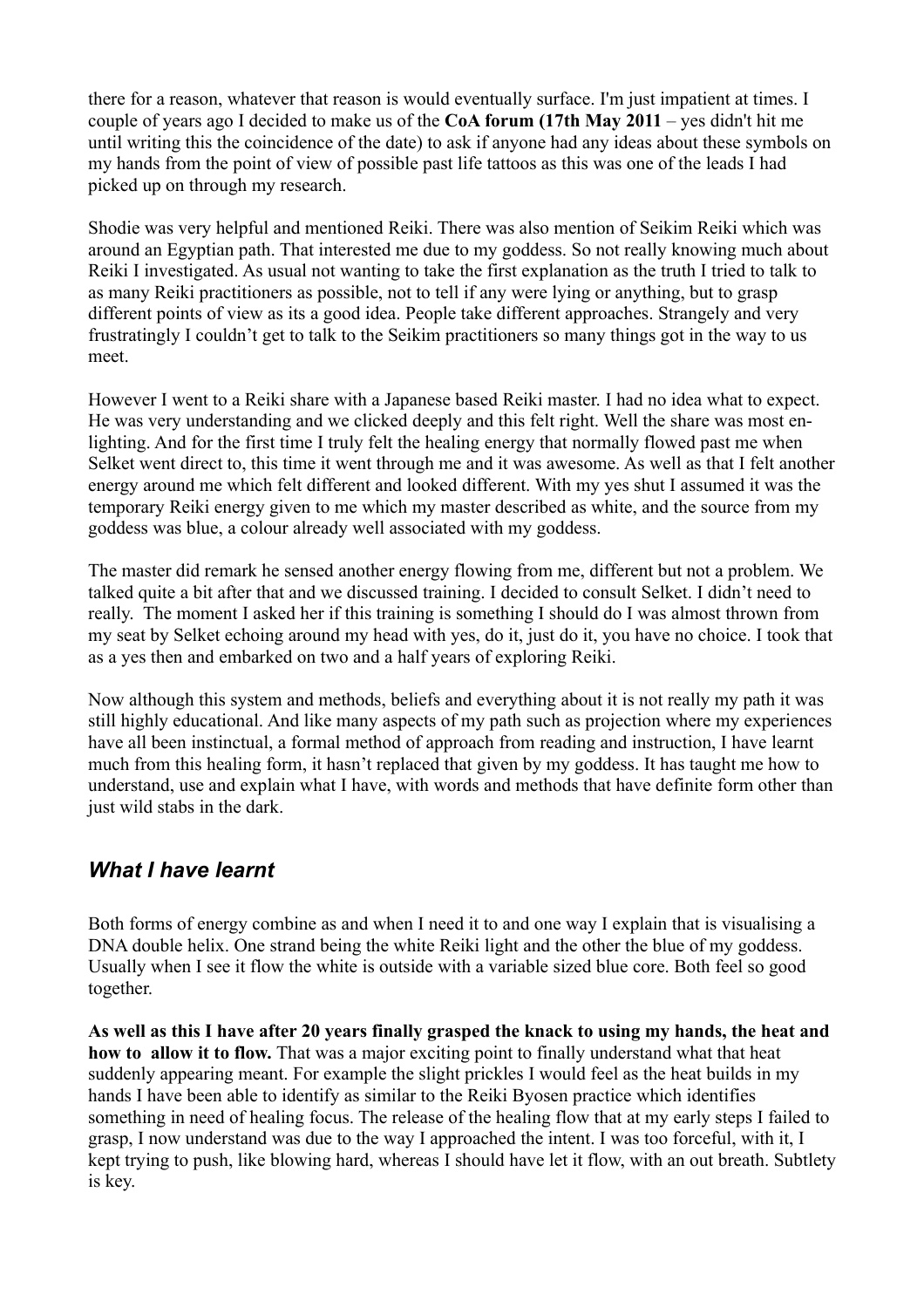I have these two forms. So what? Do I embrace Reiki to the detriment of what my goddess has given me? no. it helps explain what she could not or would not. I feel she had her reasons not to tell me as I wasn't perhaps ready to embark on that part of my journey. I am now. And even though I have this popular therapy I still prefer to use and call upon my goddess, its raw, yes, but she and on the occasions I call her sisters to embark on a healing request it has proved effective. I feel sure that there is much more to come. As the channel that flows from her grows in strength and my willingness to allow this. Much more I shall learn.

The symbols? Well there is still more to come there, for example, until recently I never thought it was worth trying to use visualised forms of symbols. With the what I've learnt from Reiki the symbols could well prove useful and have show there is some kind of power there when visualised as part of any healing I use. I hesitate to actually say what though. I'm not sure, when I used them for the first time I received a huge amount of imagery of various events in my life that don't make sense and a great feeling of time and space. More to explore there and I am now sure that will come in time. What precisely will come I am looking forward to find out.

## *How Does This Apply To You?*

That has and is my journey. Fine for me, but what about those of you unsure about what you may have. Perhaps this may give some hope that it will become clear (eventually), perhaps some of those experience may mirror yours and you can feel that you might be on the right path after all.

**I do believe that we all have the capability to heal**. And of course the Reiki methods do prescribe that anyone can do it as its channelled, so they may well be right. In my case I connected with my goddess and although they say a source independent of any particular ethos, just a source of light energy whatever, my source maybe of similar origins. Maybe that is all that is required. A connection to something. My early days the connection might not have been strong enough and/or lacked focus, the flood that could have entailed if I had opened more to my goddess may have been different. I don't know. I accept it and work with it. I work with wonder, love and acceptance that I do this for others through the will of my goddess. Rightly or wrongly.

#### *Objective Skills*

**Meditation methods I h**ave used over the years have been varied. Of course there is the much touted guided meditation I use with water. Trace work is a personal journey not so much that useful as far as healing others goes this may have helped form my potential to use these symbols when I had reached the right stage in my path. Don't know there.

I'm **not a herbalist s**o potions and concoctions are not my way although they have a long established part in many systems for healing and so I do suggest delving into that if you have the skills and knowledge. Knowledge is key for them and serous harm can occur if you are not careful. Along same lines food in general does play a healing role, you have psychological aspects of **comfort food** which can be both healthy or unhealthy depending on what connections you have with that particular food stuff, and of course **eating a healthy well balanced diet** is a good move although this provides long term health benefits. It all helps but people chop and choose what is good for them, I am guilty of that like many, so long as you try or at least aware you are making positive steps.

In regards to this particular session which is focused on energy working, in essence my particular **skill which appears to closely match of Reiki** leads to the conclusion for me that healing or